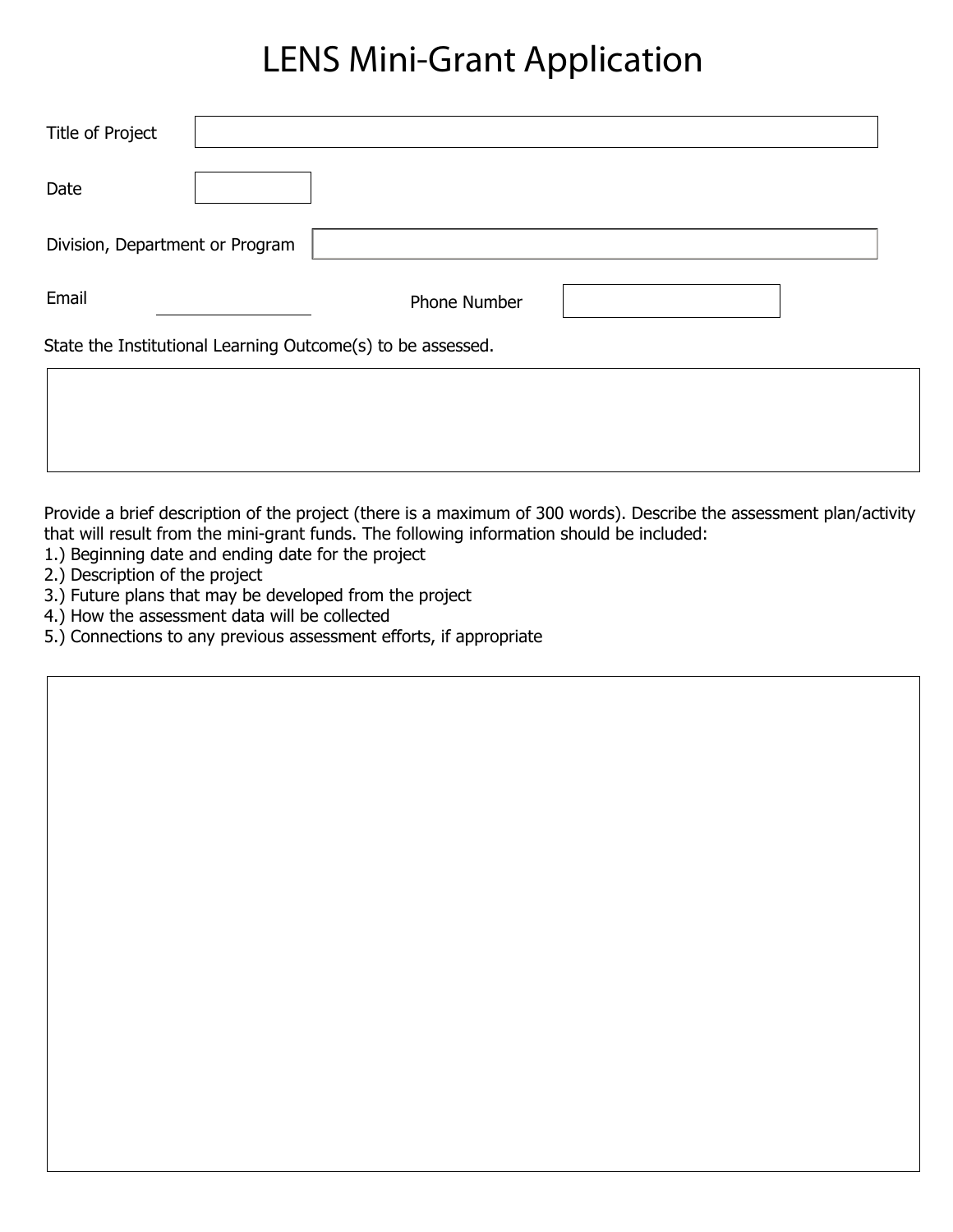Explain the plan for analysis and interpretation of results.

1.) In what ways will you analyze and interpret what you have learned through the project? 2.) Your findings might include actual data of student learning and possibly analysis of the effectiveness of a new method you piloted.

**Communication:** Specify a plan for communicating the results with faculty/staff within your department, division and program. How will you share your findings with OTC colleagues outside your area?

**Sustainability:** Briefly describe how the assessment activity will contribute to ongoing assessment efforts.

**Budget:** On a separate attachment, give an itemized list and document each budget item and cost. Relevant supporting documentation must also be attached for the application to be considered.

Total Amount Requested: \$